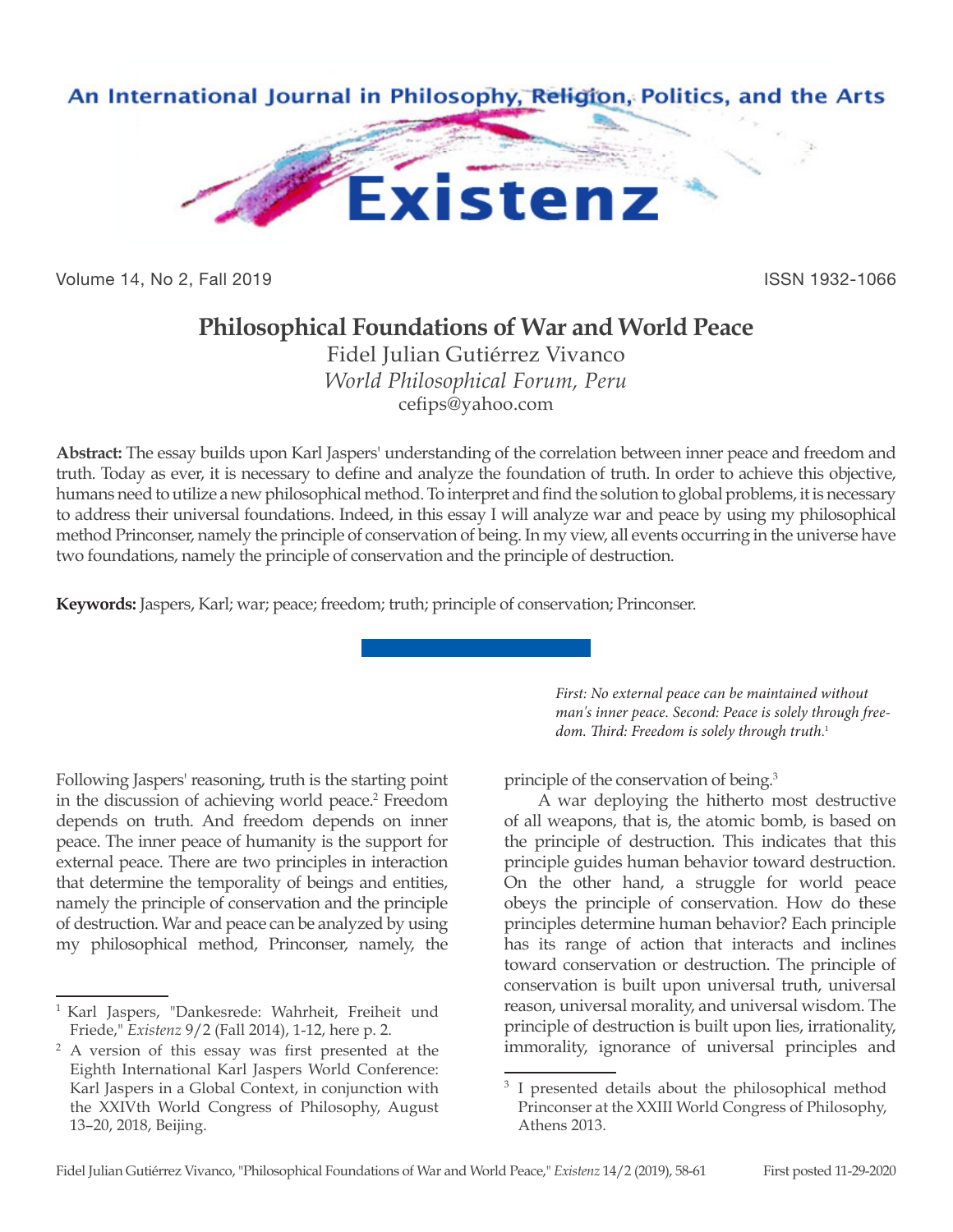laws. However, the interaction of these two opposed principles reveals that there is no conservation without destruction, or destruction without conservation. This would lead one to come to the conclusion that the global destruction of humanity is due to a need for preserving the life of other beings on Earth, beings other than humans, since a global war would not have human survivors. Hence, the self-destruction of humanity would only benefit those who can survive in an environment of radioactive contamination. In this way, nature does not lose anything; rather it only seeks a planetary balance.

Upholding the principle of conservation can prevent humans from self-destruction as a species, for that reason, I suggest this allows for engaging in a fruitful reflection to find new ways of solving global conflicts. The principle of conservation is manifested in the law of integration, which as a way of harmonizing with nature and the universe humans must follow. The law of integration is being based on three criteria: (a) affinity to conservation, (b) quantitative proportionality, and (c) qualitative difference. Humanity fulfills two of these conditions: the conservation affinity and the qualitative difference. But it does not comply with quantitative proportionality, therefore, it brings about imbalance, instability, and insecurity. This is the reason for humanity's tendency toward destruction. I will analyze these fundamental aspects that could be the bases for a rational direction of humanity toward world peace.

In what follows I will briefly outline an overview of six aspects that are recognized in Princonser.

## **The Nature of Conflicts in the World**

A basic premise in Princonser is that conflicts in the world can be subdivided into three types: individual conflicts, social conflicts, and global conflicts. Individual conflicts result from destructive interactions between values and anti-values, between truth and falsehood. Social conflicts are destructive interactions between social organizations issuing from ideological, social, economic, and religious differences. Global conflicts are destructive interactions between struggling nations that involve the entire planet.

The essence of conflict consists in the asymmetric interaction between two or more systems in which one is being conserved and the other ones are being destroyed. The solution to a conflict consists in establishing symmetrical interaction; therefore, what is

being needful is the integration of the parties in a new system of organization.

## **Dependencies Regarding War and Peace**

War and peace can be characterized with reference to three levels of dependency: individual dependency, social dependency, and spiritual dependency. With regard to individual dependency, it is the individual who is the actor in a war, based on the instrumentalization of the motifs that engage the actor and determine the nature of the conflict. This instrumentalization brings about inner peace of the individual when it is perceived in the context of being a universal truth. Social dependency is present since war depends on the political and economic powers that interact with one another. At this level, the action of leading into war is being planned. To this end intelligence gathered from social, geographical, political, and cultural studies is being used. Hence, social peace depends on the stability of humanity that is taken as a reference point for integrating these studies. Spiritual dependency relates to the fact that peace depends on the stability of the world. The stability of the world, in turn, depends on the stable spiritual system of humanity. A stable spiritual system depends on philosophies that strife toward comprehending universal truth. Ideologies are fed through philosophizing, which is an integral aspect of politics in its dependency upon ideology. The root of war is in philosophies of uncertainty, the surrender into fear and lack of trust. The insecurity of humanity reflects the support of this inconsistent philosophy. An inconsistent philosophy creates a false ideology. A false ideology generates destructive policy.

In my understanding, Karl Jaspers' peace formula is: Truth allows for freedom, which in turn is the precondition for peace. However, this formula has not worked in practice. Even though freedom is preached in many places in the world, nonetheless there are constantly wars. Even though truth is preached in many places in the world, nonetheless the world is ruled by lies. Therefore, I developed the philosophy of Princonser that provides a solution. The Princonser formula of world peace is as follows:

The principle and universal law cause universal truth, which brings about the integration of humanity and in its ultimate consequence world peace. Truth has an ontological foundation, as the real bases of universal truth are the universal principles and the universal law that belong to nature, the universe,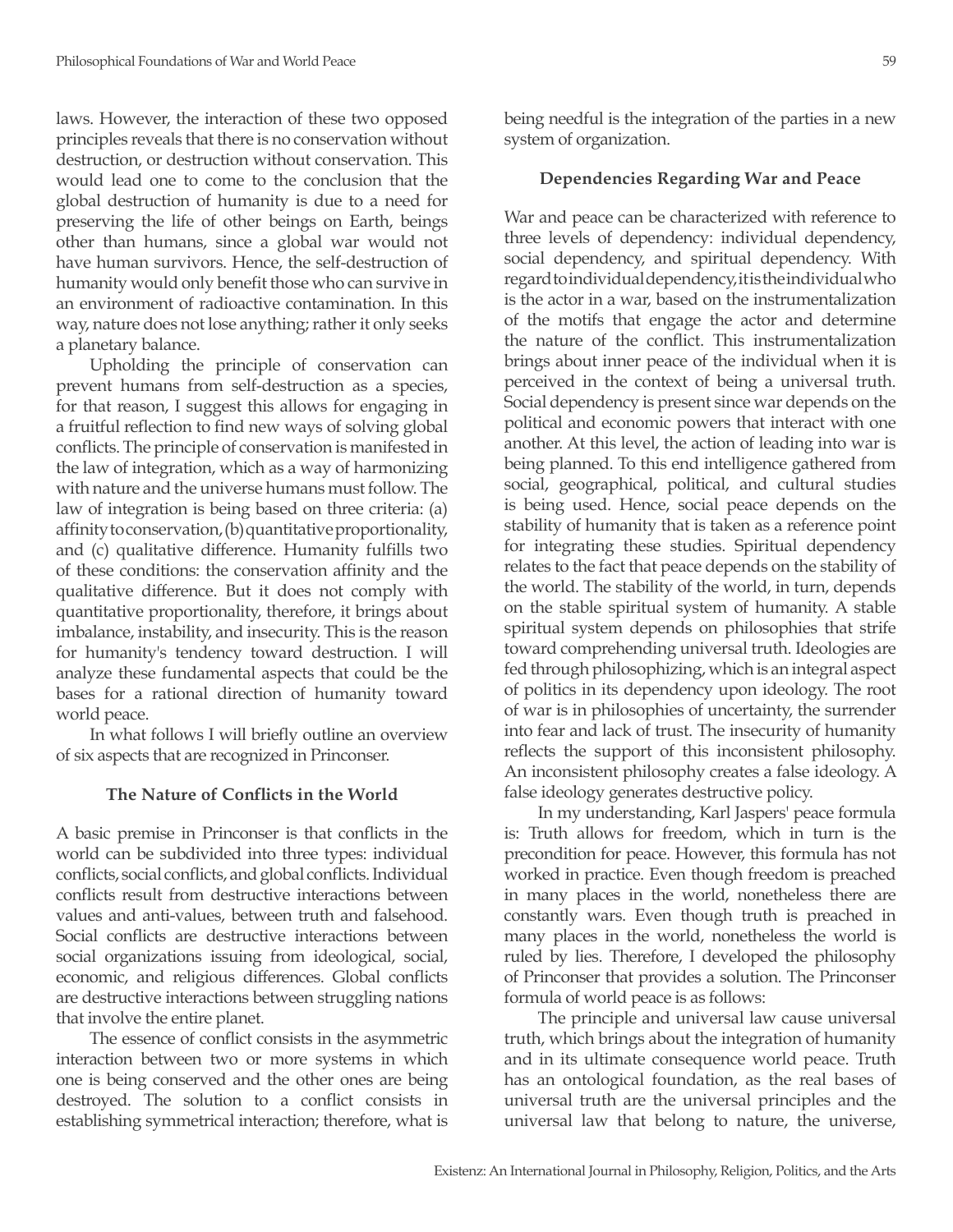and totality. Thus, world peace is only the result of an adaptation to the principles and laws of the universe. Apart from universal principles and laws, every ideal created by humans to order life on earth, have failed because of a lack of certainty. Certainty does not create the human being, certainty is the adequacy attained with respect to universal principles and the law of the universe.

In short, there are four levels of hierarchical dependency on peace as a universal value. From the principles and universal law (ontological dependency) depends universal truth (epistemological dependency), from which, in turn, depends the integration of humanity (anthropo-philosophical dependency), from which, in turn, depends world peace (axiological dependency).

# **The Interaction of War and Peace**

Conflicts are based upon the law of interaction that govern conflicting entities. When taken ontologically, they can be divided into two kinds, namely into symmetric and asymmetric interaction of their entities.

Symmetric interaction is the foundation for the formation of stable systems, and it is the basis for integration and lasting peace. Conflicts with symmetric interaction take place in a state of peace that leads to the integration and formation of a stable system. A stable system is the basis for the internal peace of an entity. When internal peace is manifest at a global level, the peace of humanity is thereby guaranteed.

Asymmetric interaction implies the destruction of some entities and the conservation of others, where some die and others live. Conflicts with asymmetric interaction have two stages, namely an intention stage, and an action stage. In the stage of intention, the end is power, which implies an interaction marked by subjugation, domination, and annexation with its corresponding reaction of defense and resistance. The principle of destruction is a means, whose end is the preservation of a part of the conflict to justify the benefits gained and to downplay the suffrage placed upon others. War is a means whose end is to acquire the desired power. When the objective of war involves the preservation of a society or the world in general, war is justified; however, if the objective of war involves the destruction of a society or of humanity, war is not justified and eventually the preservative forces will win the war.

# **Integration and Peace**

Integration of entities into the fabric of life involves three levels of manifestation: individual integration, social integration, and integration of humanity. Individual integration requires the cessation of personal conflicts and the acceptance of coexistence. The individual's integration is ascending, beginning with the integration into the family, this being followed by the one by the society, then by the one by humanity and nature. The last level of integration is the integration into totality, in which all conflicts cease.

Social integration is the abandonment of social conflicts and the acceptance of social coexistence with a social identity. Social integration has as reference point the integration of humanity. The elements of a society are individuals. For the achievement of social integration it is necessary that individuals be trained with respect to the seeking of it. In this sense, the content, which is the individuals, determines the form, which is society. What guarantees the integration of society is the provision of an education for integration. Education for integration is at the same time the application of a philosophy of integration. A philosophy for integration responds to the principle of conservation of humanity. The principle of conservation is inherent in the existence of the entities of the universe.

The integration of humanity is the foundation of internal peace. When the members of a society are spiritually integrated through universal values, they acquire a universal identity. The universal identity reflects the integration of the human being into the totality. The integration of humanity is an ideal, which requires for its realization both a philosophy of integration and an education for universal integration. Integration is a universal law that responds to the principle of conservation. In this way the integration of humanity is an adaptation to universal principles and laws. Thus, the steps to take for achieving world peace are as follows: (a) ontological integration, which is identifying the universal principle and law, (b) epistemological integration, which is comprehending universal truth, (c) anthropophilosophical integration, which is the integration of humanity, and (d) axiological integration, which leads to world peace. In other words, world peace is the result of the integration of the philosophical, ontological, epistemological, anthropo-philosophical and axiological foundations.